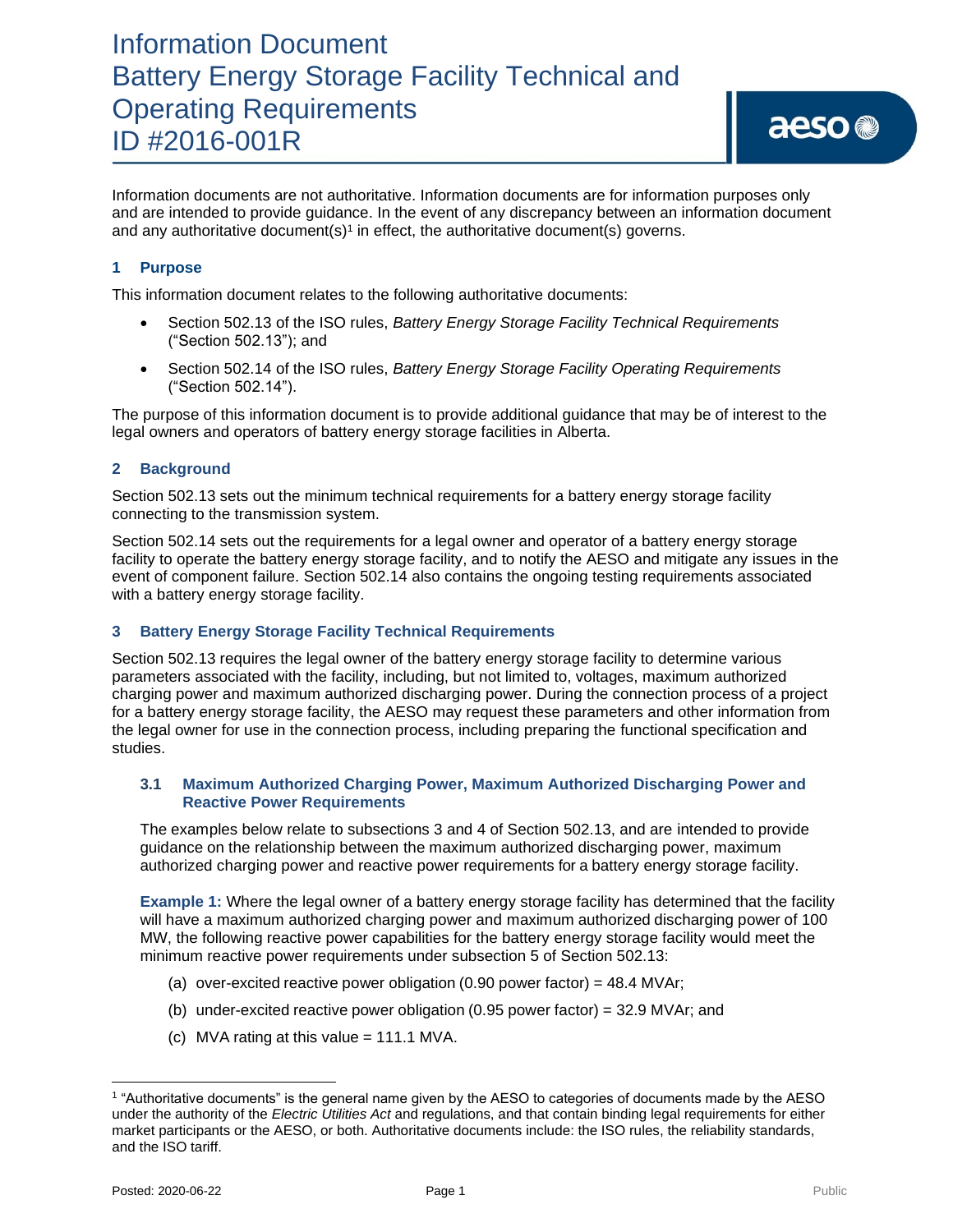# Information Document Battery Energy Storage Facility Technical and Operating Requirements ID #2016-001R

**Example 2:** Some battery energy storage facilities may have a lower maximum authorized charging power rate when compared to the maximum authorized discharging power rate for the facility.

Where the legal owner of a battery energy storage facility has determined that the facility will have a maximum authorized charging power of 40 MW, while still having a maximum authorized discharging power of 100 MW, the following reactive power capabilities for the battery energy storage facility would meet the minimum reactive power requirements under subsection 4 of Section 502.13, while charging the facility:

- (a) over-excited reactive power obligation  $(0.90$  power factor) = 19.4 MVAr; and
- (b) under-excited reactive power obligation (0.95 power factor) = 13.1 MVAr.

The relationship between maximum authorized charging power, maximum authorized discharging power and reactive power is illustrated in Figure 1, below. Figure 1 is based on the following maximum authorized discharging power and maximum authorized charging power values:

- maximum authorized discharging power = 100 MW; and
- maximum authorized charging power = 40 MW

Figure 1 - The relationship between maximum authorized charging power, maximum authorized discharging power and reactive power



**Example 3:** Where the legal owner of a generating facility is considering the addition of a battery energy storage facility, such that the two facilities would share a common point of connection, and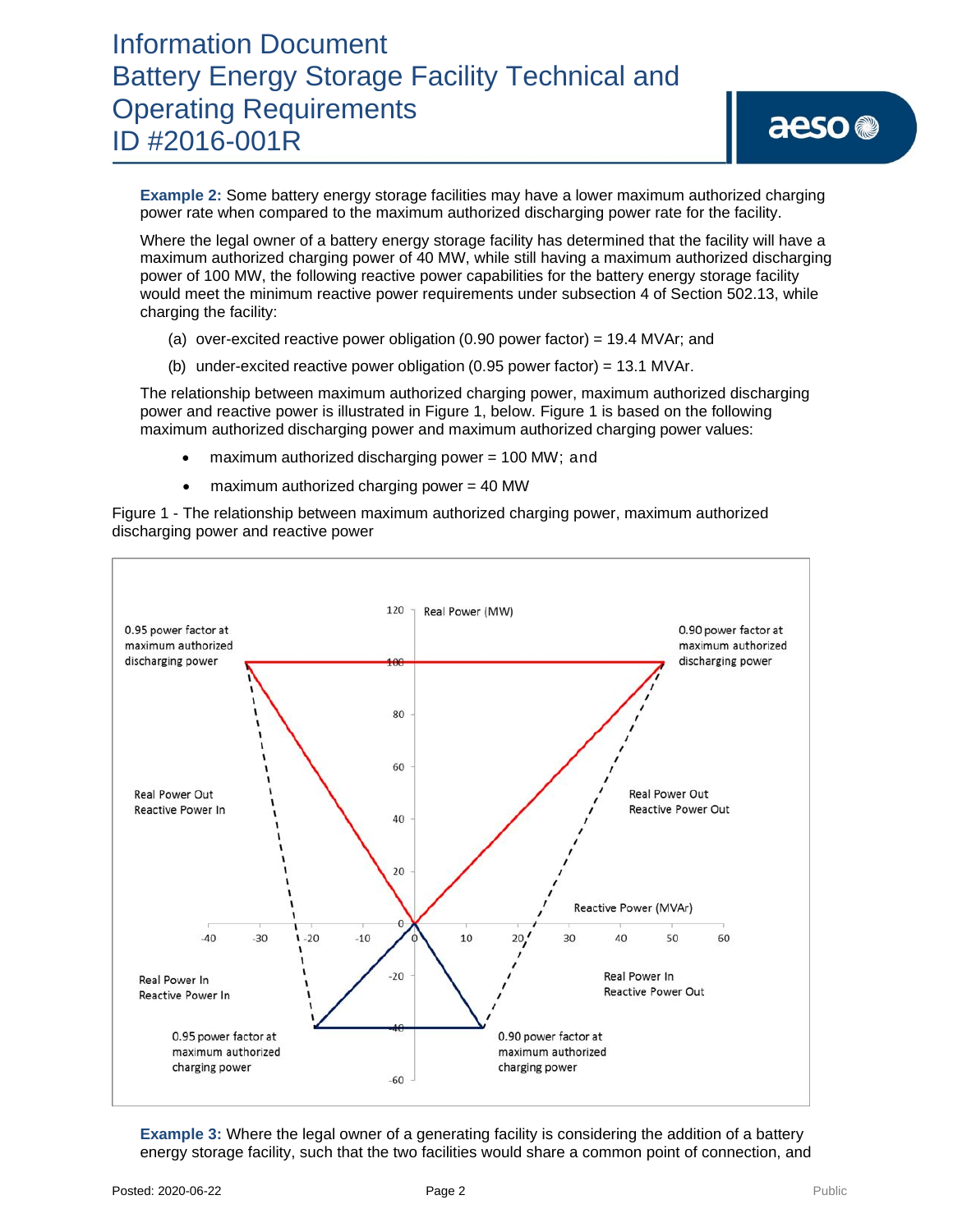# Information Document Battery Energy Storage Facility Technical and Operating Requirements ID #2016-001R

where there is excess reactive power available from the generating facility, the excess reactive power may be used to supplement the reactive power capability of a battery energy storage facility, in accordance with subsection 4(4) of Section 502.13.

Where the generating facility is a wind aggregated generating facility rated at 100 MW that has an existing static reactive power device, the reactive power capability of the wind aggregated generating facility (as required in Section 502.1 of the ISO rules, *Wind Aggregated Generating Facilities Technical Requirements*) would be similar to the reactive power capability described in Example 1 above:

- (a) over-excited reactive power obligation (0.90 power factor) = 48.4 MVAr; and
- (b) under-excited reactive power obligation (0.95 power factor) = 32.9 MVAr.

If a battery energy storage facility is added to the existing wind aggregated generating facility, such that the two facilities share a common point of connection, and the battery energy storage facility is rated at 10 MW for both the maximum authorized discharging power and the maximum authorized charging power, the following reactive power capabilities for the battery energy storage facility would meet the reactive power requirements under subsection 4(4) of Section 502.13:

- (a) over-excited reactive power obligation (0.90 power factor) = 4.8 MVAr; and
- (b) under-excited reactive power obligation (0.95 power factor) =  $3.3$  MVAr.

However, the battery energy storage facility would not be required to have reactive power capability if the existing static reactive power device at the wind aggregated generating facility had additional reactive power capability totaling at least:

- (a) over-excited reactive power obligation (0.90 power factor) = 53.2 MVAr; and
- (b) under-excited reactive power obligation (0.95 power factor) = 36.2 MVAr.

### **3.2 Auxiliary Systems**

Just as a complex may contain more than one generating unit, a complex may also contain more than one battery energy storage facility. Subsection 11 of Section 502.13 and subsection 2(6) of Section 502.14 relate to the auxiliary systems a of battery energy storage facility that is located in a complex with more than one battery energy storage facility.

In general, where the various battery cells, inverters, and other components in a complex operate cohesively under a single governor system and voltage regulating system, the complex is considered to be composed of a single battery energy storage facility.

Where the operation of the various battery cells, inverters, and other components in a complex is controlled by separate governor systems and voltage regulating systems, the complex is considered to be composed of multiple battery energy storage facilities.

Subsection 11 of Section 502.13 includes requirements to prevent the loss of multiple battery energy storage facilities as a result of a single point of failure of an auxiliary system, such as a common power supply to pumps for flow batteries.

The AESO recognizes that there may be times when the battery energy storage facilities located within a complex are operated with a single point of failure of an auxiliary system. When operating with a single point of failure of an auxiliary system for multiple battery energy storage facilities, the AESO requires notification in accordance with subsection 2(6) of Section 502.14.

### **4 Participation of Battery Energy Storage Facilities in the Market**

The AESO has received questions regarding how other ISO rules and Alberta reliability standards apply to battery energy storage facilities. The AESO is in the process of reviewing these questions and will issue further communications on this matter once the review is complete. See also ID #2009-003R, *Acceptable Operational Reasons* and ID #2012-009R, *Restatements.*